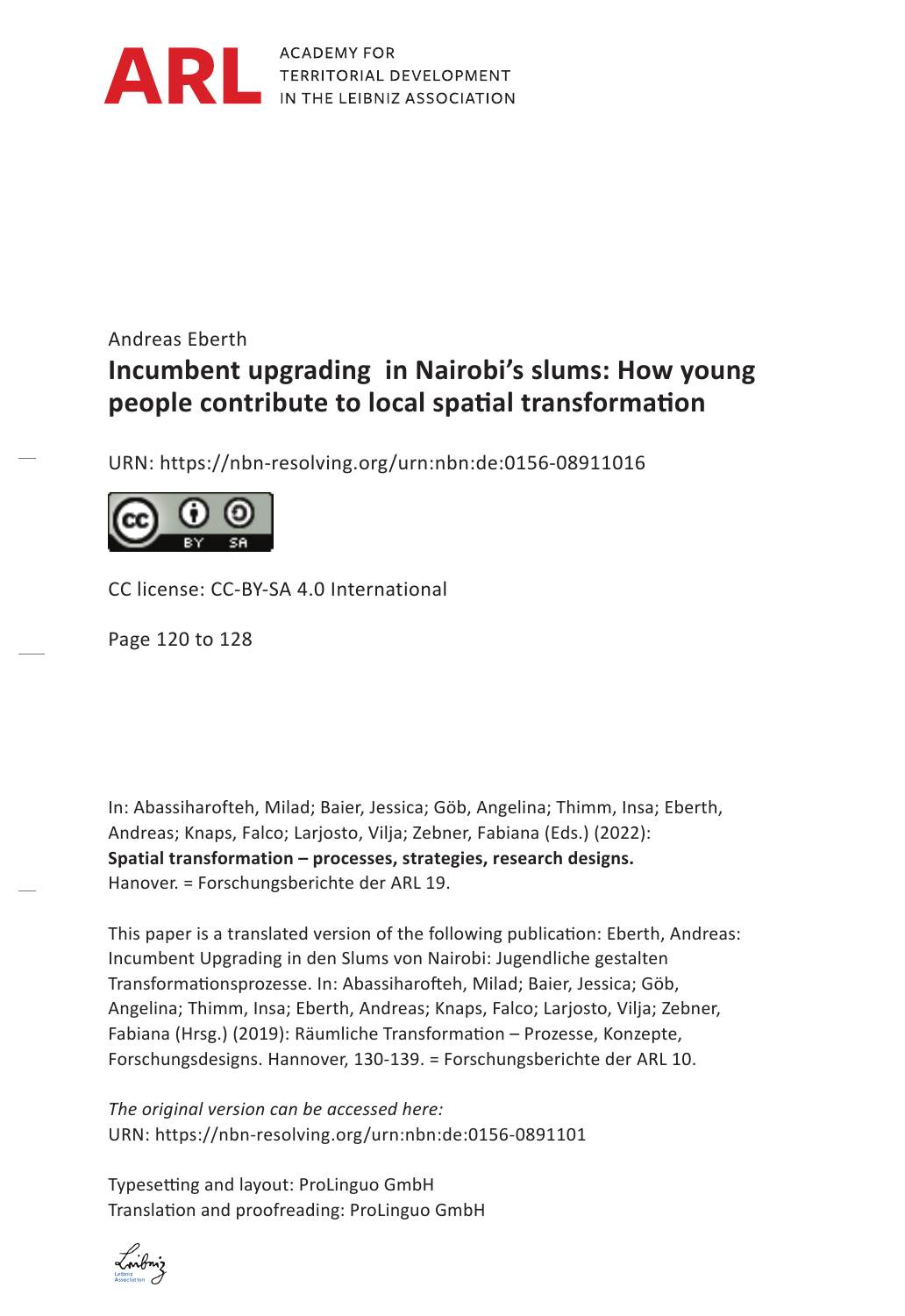### Andreas Eberth

## *INCUMBENT UPGRADING* IN NAIROBI'S SLUMS: HOW YOUNG PEOPLE CONTRIBUTE TO LOCAL SPATIAL TRANSFORMATION

### **Contents**

- 1 Introduction
- 2 Methodology
- 3 Results and findings of the empirical study
- 3.1 Identification and a *sense of place*
- 3.2 Significance and influence of the neighbourhood as a social group or *community*
- 4 Critical excursus: Urbanity as a manifestation of capitalism?
- 5 Implications for spatial planning and urban development
- 6 Conclusions
- References

### **Abstract**

This article summarises the results and findings of a study of young people in the slums of Nairobi based on participatory research methods. The study investigated the engagement of these young people, as a civil society that is growing in strength, and their contribution to a spatial transformation of the district in question.

#### **Keywords**

Slum upgrading – governance – civil society – spatial transformation – Nairobi

## **1 Introduction**

This article, which is based on the results of an empirical study, considers the extent to which young people in the slums<sup>1</sup> of Nairobi contribute as active civil society stakeholders to the development of their urban district. It shows, on the one hand, that they compensate for the frequent lack of top-down measures on the part of policymakers and urban planning through bottom-up projects. On the other hand, it clearly illustrates that planning must take local initiatives seriously and integrate them in a participatory manner into slum upgrading programmes. If the slum is understood as a space of opportunity for stakeholders in civil society, the planning instruments for upgrading the building structures in these areas can achieve a considerably more sustainable effect (cf. Reicher 2017: 235; *WBGU* [German Advisory Council on Global Change] 2016: 348).

<sup>1</sup> On the concept of the 'slum', see Nuissl/Heinrichs 2015; Wehrhahn 2014.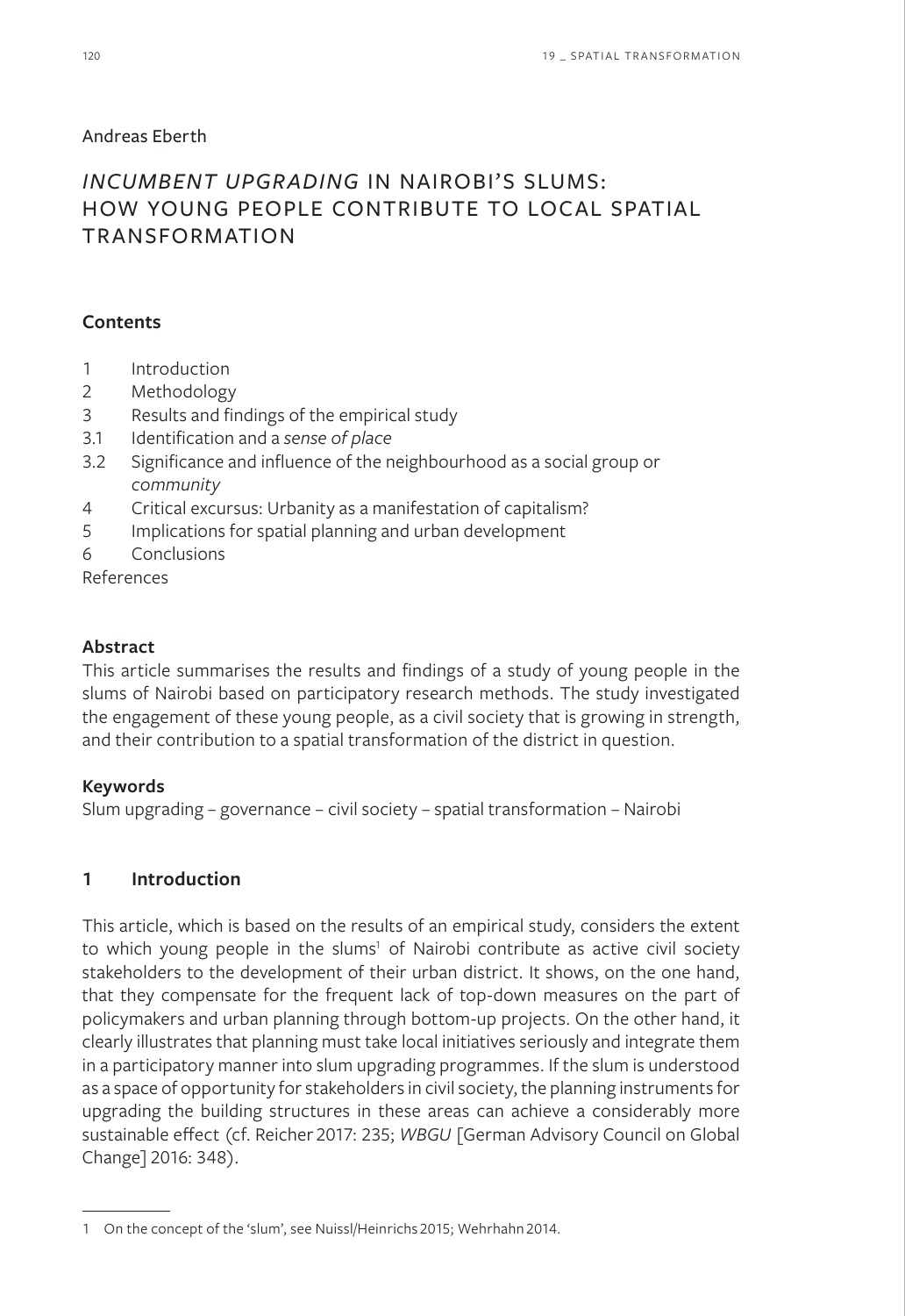## **2 Methodology**

A study was carried out with 15 youth groups (so-called community-based organisations) in the slum area of Korogocho in north-east Nairobi (Kenya).

- > The study was based on the following research questions:
- > How do young people living in Korogocho construct the area they live in as a *place*?

For more details, see Hernandez/Hidalgo/Ruiz (2014); Rudersdorf (2016). All the study participants were 15 to 24 years old at the time of the study, and all were born and raised in Korogocho.

Based on a method known as reflexive photography (see Dirksmeier 2013; Eberth 2018; Rose 2016: 324 et seq.), they were given the following task: take up to three photos of things, places or people that are important in your everyday life. The participants then took photos over the course of one hour, and were not accompanied by the researcher during the task. This was followed by a reflexive, quasi-narrative interview, during which they explained the significance of their chosen images. According to this method, discussion arises not from predetermined key questions, but purely from the subjects of the photographs. The data in the form of images and text generated in this way were then structured according to their contents and evaluated by means of qualitative content analysis (see Kuckartz 2016). A detailed account of the research design and evaluation can be found in Eberth (2019).

## **3 Results and findings of the empirical study**

The appropriation and construction of space by the young participants in the study in Korogocho can be summarised by the following key points: Community and identification with the spatial environment as a place prove to be important factors. From the sense of place arises an engagement with the community and the social space, which can be described as *incumbent upgrading*, a 'development from within' (Wehrhahn 2014: 11). Such phenomena are not specific to Korogocho, but are occurring more and more in the cities of Sub-Saharan Africa: 'Cities in Africa are full of initiatives that create, despite all obstacles, social spaces that emancipate from all the constraints of an oppressive political climate' (Förster 2013: 246). Such initiatives allow people to react constructively to challenges such as unemployment. 'What is surprising, however, is the ability of unemployed youth to cope with the crisis through innovation and creativity' (Sana 2016: 150). This empirical study illustrates some of the strategies that young people develop in order to deal in a solution-oriented manner with their life circumstances, described by Olang Sana as a 'crisis' (ibid.) (see Eberth 2017a).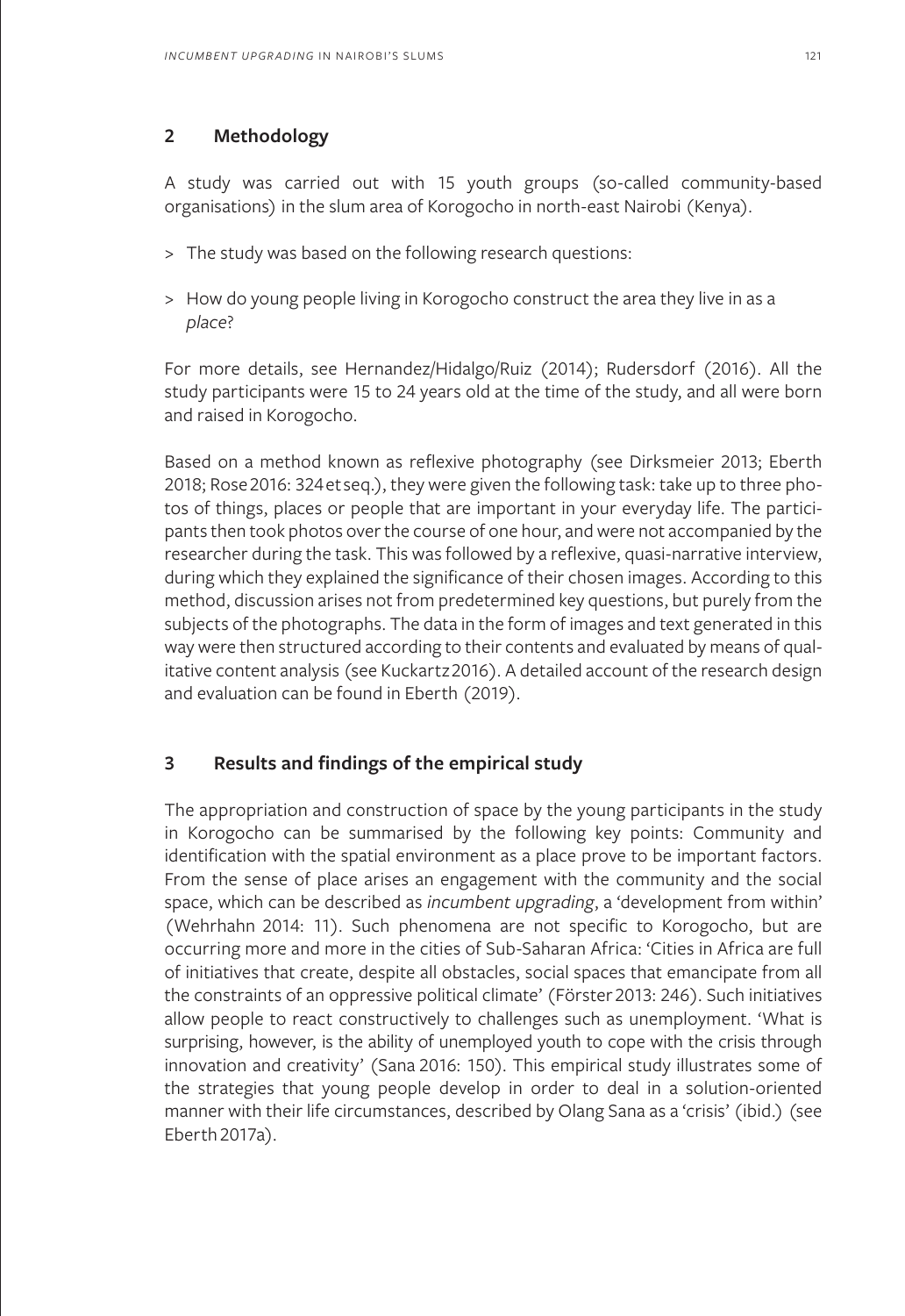#### **3.1 Identification and a** *sense of place*

Various studies indicate that identification with the spatial environment – a *sense of place* – is often more pronounced in urban districts characterised by a relatively low average income than in other urban neighbourhoods (Hartshorn 1980: 198). Everyday 'geography-making' is characterised by certain actions resulting from intentions (Werlen 2010: 256). In this process, even though the surrounding space does not directly determine people's actions, the intention that triggers those actions sometimes arises from a sense of place : 'The places to which we are most attached are literally fields of care, settings in which we have had a multiplicity of experiences and which call forth an entire complex of affections and responses. But to care for a place involves more than having a concern for it that is based on certain past experiences and future expectations – there is also a real responsibility and respect for that place, both for itself and for what it is to yourself and to others. There is, in fact, a complete commitment to that place, a commitment that is as profound as any that a person can make' (Relph 1976: 38). It is also clear, then, that the social space of Korogocho is constructed as a *place* . The principles of social space orientation are thus clearly apparent in the results of this survey (Thiesen 2016: 34).

## **3.2 Significance and influence of the neighbourhood as a social group or**  *community*

The surveys show that social networks among the residents of Korogocho can be considered extremely significant and make an essential contribution to a sense of identity with the place as a home. Given the spatial relevance of groups formed particularly by young people, they can also be described as social geographical groups, since they 'establish similar behavioural patterns and represent similar spaces for action as they carry out the basic functions of their existence, and thus develop similar spatial relevance. In other words they are – as an aggregate – spatially relevant in a group- and function-specific manner' (Broll/Egner/Leser et al. 2017: 856). David Ley points out the significance of 'minority groups [because they] substantiate the importance of informal sources in dealing with varied urban problems' (1983: 193). As shown by the results of this empirical study, that statement is certainly true, since the local youth groups are indeed able to develop constructive solutions to existing grievances. What is interesting is that, compared with the overall population of Nairobi, the slum population cannot actually be defined as a 'minority group', since it accounts for considerably more than half of the total population and therefore forms the majority of the urban population (UN Habitat 2014: 165). According to David Ley, it is the specific characteristics of urban life that explain how communities are able to develop the corresponding skills: 'Because of the social nature of urban life, it is not surprising that problems are often solved in community. Social networks are often the most important single channel for resolving typical urban problems, such as finding employment or accommodation, and the most important source of support in difficulty and crisis' (1983: 204; see also Lourenco-Lindell 2002: 30). Peter Dirksmeier emphasises similar aspects as contemporary features of urbanity in countries of the so-called Global South. He sees an economic importance in the place where people live, describing it as a source 'for generating information and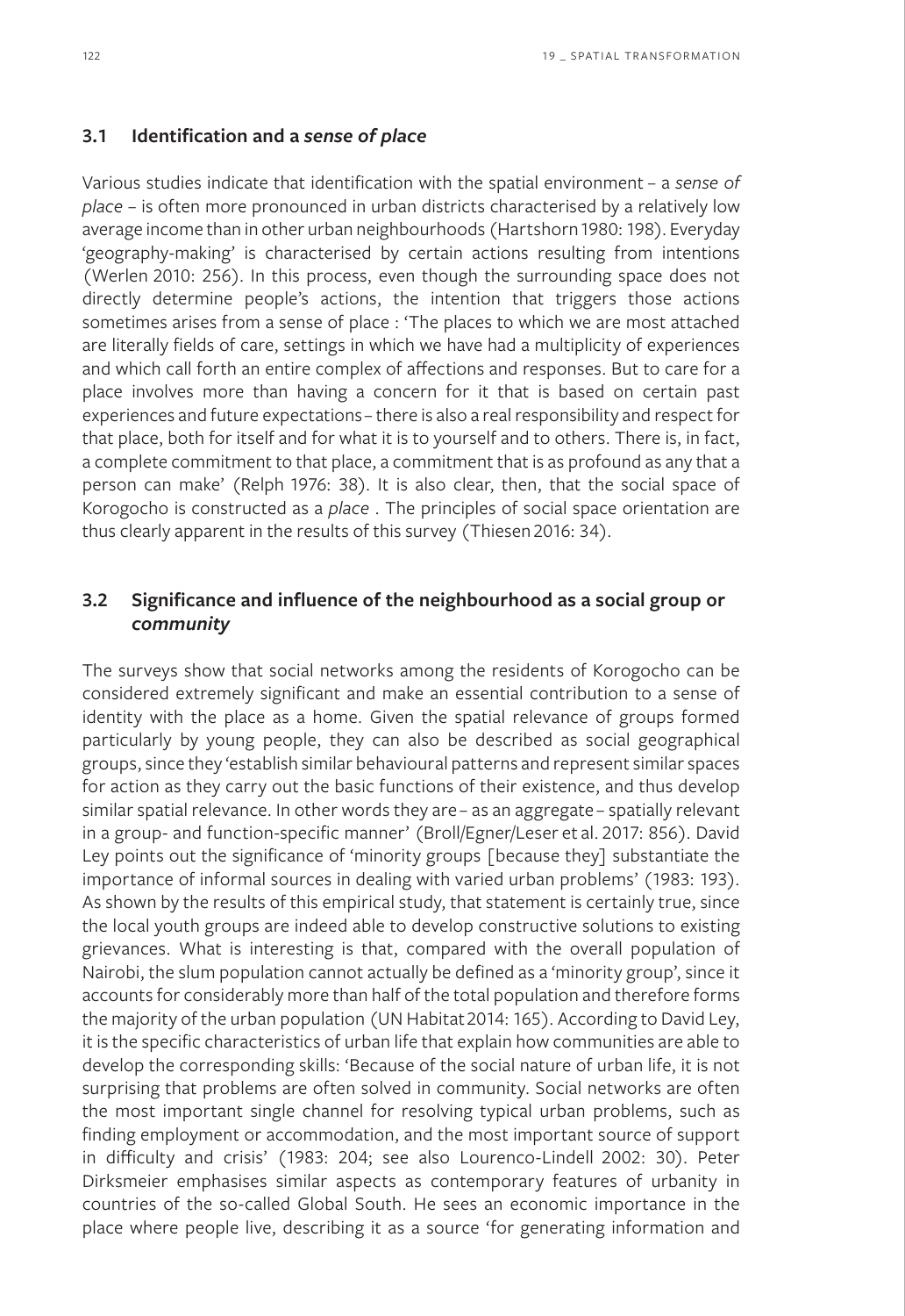associated possibilities for earning money' (2018: 12). The high population density is not at all a negative factor here; on the contrary, it is to be understood precisely as a potential that can be used constructively: 'People in the Global South are so attracted to the big cities precisely because the presence of millions of other people generates possibilities, despite increased competition, for their own life and even survival' (ibid.). He describes the associated multitude of options as '[...] an essential reference point for the urban' (ibid.). This phenomenon, whereby the residents of cities in the so-called Global South shape their own living environment or urban district, can be described as 'peripheral urbanisation' (ibid.). The fact that these *bottom-up* strategies really can have a major impact, and that transformation processes can be shaped in a constructive manner, is also emphasised by Doreen Massey, who explains that the shaping of cities is particularly dependent on the resourcefulness of their residents (1999: 164). In this context, the actions of the Korogocho youth groups presented here can be defined as a *bottom-up* strategy. As such, it is a development strategy that hinges on the active participation of people on the ground. The fact that this is not a phenomenon specific to Korogocho, and that the results also apply to the slums of Nairobi in general, is borne out by comparable studies showing that only two out of ten young people in the slums of Nairobi are *not* involved in youth groups or income-generating activities (Sana 2016: 151). Hence, these bottom-up projects clearly do lead to an empowerment of the civil population, and enable people to participate in and contribute to the shaping process: the '[...] empowerment paradigm argues that the biggest asset a poor community has is its stock of social capital, which allows it to carry out collective actions on the basis of solidarity. Social capital is best enhanced through collective actions that address the physical well-being of the participating individuals (and households)' (Pieterse 2014: 206 et seq.). The German Advisory Council on Global Change even goes as far as to describe such civil-society groups in slum areas as 'change agents' (2016: 312), and sees them as a transformative power. Achille Mbembe perceives the relatively young metropolises on the African continent as the source of 'unprecedented forms of a new African urban culture' (2016: 223).

The results presented here suggest a need to analyse the importance of the relationship between the individual and the household. In terms of livelihood strategies, the household is defined as a decisive category. As practised by Malte Steinbrink and Hannah Niedenführ (2017: 53) in connection with translocal phenomena, it may be necessary to modify the definition of the household as a result of the research findings presented here. It is as if the term needs to be set free from the confines of its own 'four walls' (ibid.). In the context of translocal households, this refers in particular to its disconnection from a specific place; what it means for this study is that the function of a household is ascribed to the youth groups. Hence, the household is to be understood as comprising not (only) the members of a family or relatives. Rather, it can also include other social attachments and networks, in this case the youth groups. Malte Steinbrink and Hannah Niedenführ (ibid.) refer to interaction, cooperation and sharing as important characteristics of a household, which is much better defined as a 'householding' community, whose members coordinate their activities of consumption, reproduction and use of resources over a long period of time. Accordingly, the members of a household do not necessarily have to live together' (ibid.). In an expanded sense, household functions are carried out not only by the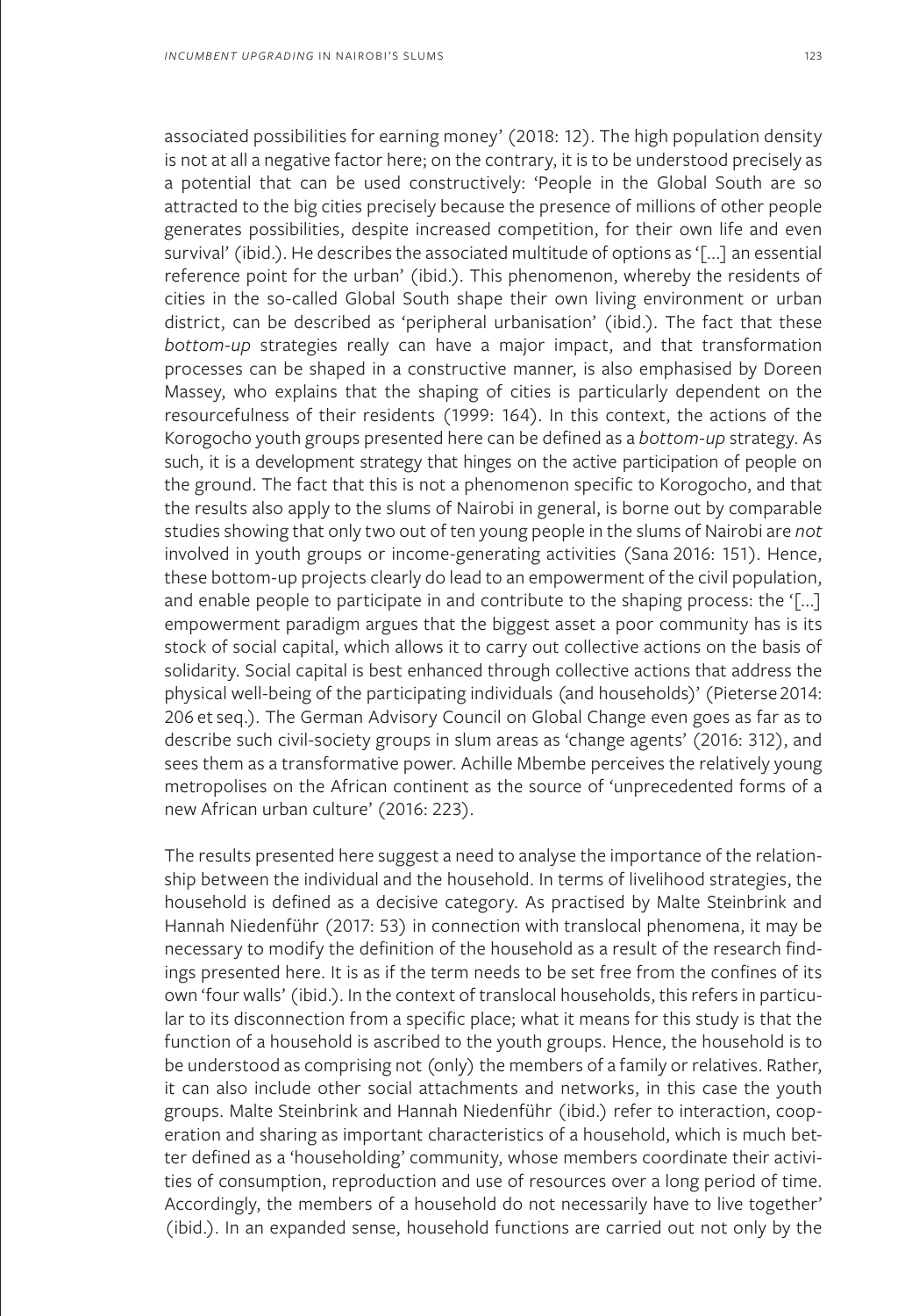youth group, but also by the community , since the youth groups are very closely integrated into the network of the community and thus also into the network with other youth groups. All in all, it is clear that there are strong local social networks in the form of 'informal social safety nets, which can be relied on as a coping strategy in times of crisis' (ibid.: 65). Close social relationships can thus be seen as the most important coping strategy, proving indispensable for survival in a difficult economic environment with a challenging infrastructure.

Seen in a critical light, the results may also indicate the rise of 'soft' neoliberalism. This is associated with a shift in the 'responsibility for services and facilities of the welfare state onto citizens, and is generally not accompanied by an increase in resources, influence or power. Moreover, contrary to the widely touted guiding principle of cooperation, there is actually increased competition between groups in civil society, for example for government subsidies' (Rosol/Dzudzek 2014: 214). Although the results of the study clearly point to the potential of the youth's own initiative and bottom-up engagement, local forms of governance must always be critically assessed, so that the cooperation of local stakeholder groups really does evolve 'for the good of the city' (Sack 2014: 92) and so that social conflicts are mediated rather than exacerbated (ibid.).

#### **4 Critical excursus: Urbanity as a manifestation of capitalism?**

*'Only the proletariat can invest its social and political activity in realising an urban society. Only it can revive the meaning of productive and creative activity by destroying the ideology of consumption. It is able to spawn a new form of humanism, which differs from the old, liberal form of humanism that is coming to an end: namely that of the urban dweller, through whom and for whom the city and living in the city has come to mean creation, appropriation and use value (as opposed to exchange value), and who thus takes advantage of all the resources provided by science, art, technology and the domination of the materials of nature for this purpose'* (Lefebvre 2016: 198).

It may be open to debate whether and to what extent the population of Korogocho can be described as a 'proletariat'. Even so, there are clear parallels between this section of the population and the historical definition of the concept. As shown by this study, spatial appropriation by young people leads to the emergence of a certain form of urban everyday culture. With reference to the debate on the significance of slums as areas of squalor with few prospects (e.g. Davis 2011) or, on the contrary, as places of arrival offering opportunities (e.g. Saunders 2011), this study highlights the potential of these urban districts, which are more than just places of arrival, having now become home to whole generations of people. If one takes a systematically critical look, however, it must also be stated that in the wake of this urbanisation of lifestyle, a capitalist economic and societal model seems to be manifesting and imposing itself. While a subsistence economy and trade by barter are still conceivable in rural areas, these options no longer exist in the city. This is borne out by the examples of activities of young people in Korogocho, as described in this article: even if a community aspect is clearly identifiable and the importance of social net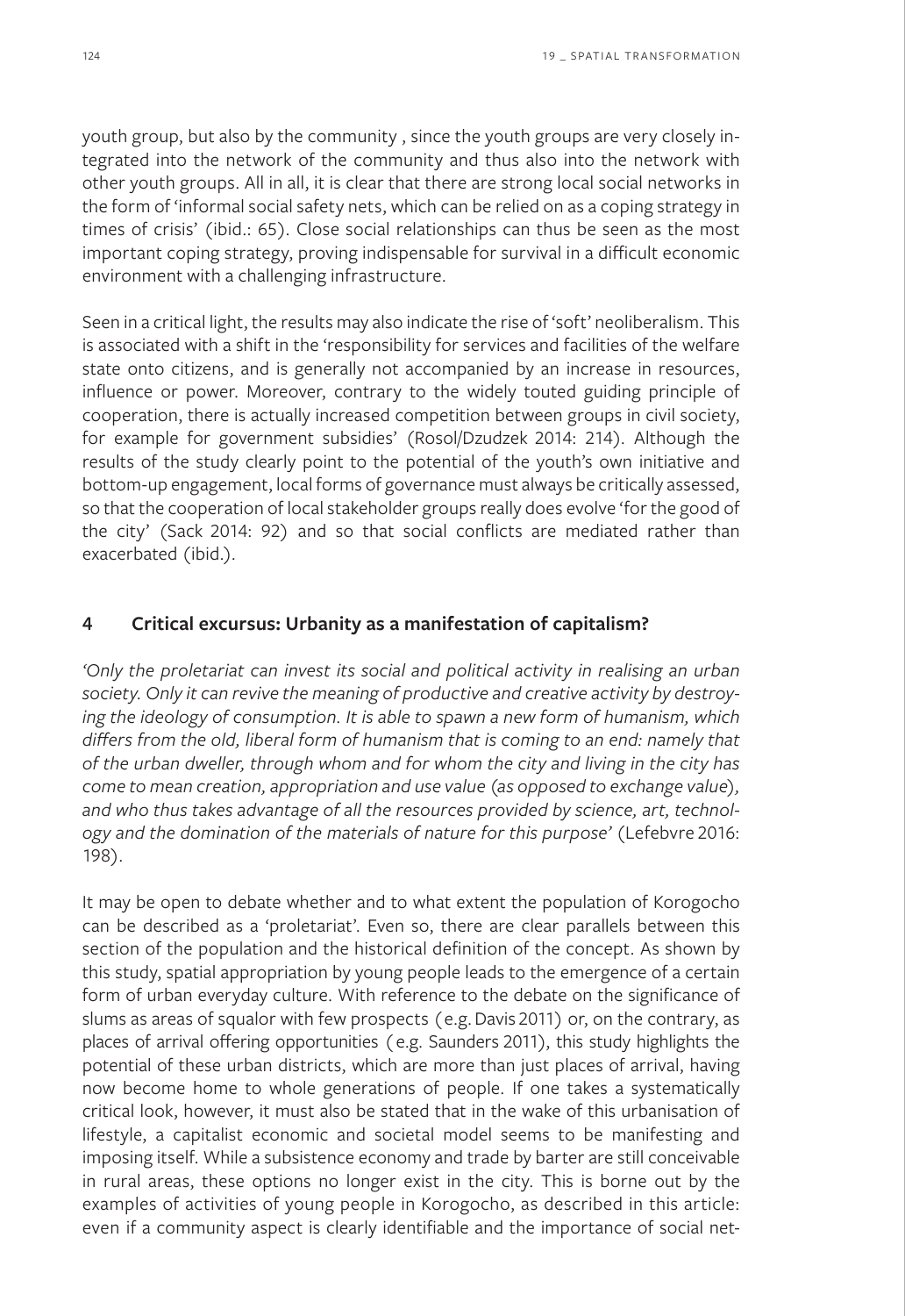works is noteworthy, the focus is always on generating a monetary income too. This is not in itself objectionable – for young people it is simply necessary for their own survival - but it also goes to show that 'urbanisation', by definition, means that capitalism can scarcely be evaded in an urban context. Achille Mbembe comments on this as follows: 'Systems of solidarity now coexist with often brutal market conditions' (2016: 267). Timothy J. Clark, a British art historian, examined the relevance of this observation for Paris in the late 19th century, commenting: 'The city was the *sign* of capital' (1984: 69, emphasis in original).<sup>2</sup> He reduces culture to a mere side effect and describes the power of material values, capital and social status. Although he concentrates on more affluent sections of the population, whereas this article focuses on low-income groups, there is still a discernible connection. Even so, it remains to be seen – and will need to be researched over the coming years – how the residents of Korogocho will deal with the potentials and risks of their situation. An orientation towards material values is counteracted by a civil society that is strong or growing in strength, and stands up for common interests (Eberth 2016).

## **5 Implications for spatial planning and urban development**

As underlined by Henri Lefebvre, planning must be oriented towards the needs of society (2016: 199). He states that for this to happen, there has to be a 'science of the city' (ibid.: 196) to research 'relationships and connections in urban life' (ibid). There is a risk that growing institutionalisation will eliminate the truly urban, he says. In his view, the urban is notably 'the creation of authentic social groups' (ibid.: 141). This phenomenon can be clearly observed in Korogocho. In what was initially an unplanned, informal settled area, it is precisely the activity of social groups that accounts for the special value of this slum as a social space and, in this sense, it can be seen as a form of true urbanity, since: 'the*urban* is [...] the creation of the urban dwellers, without it being imposed on them as a system, like a book that has already been written' (Lefebvre 2016: 105; emphasis in original). Projects planned on a top-down basis for slum upgrading in Nairobi, as practised in Kibera and Mathare North 4A in particular, are the clearest possible example of a loss of urban life (see Konukiewitz/Djafari 2001; Schramm 2009; Eberth 2017b: 176 et seq.). In order to avoid failure and to implement constructive urban (district) development processes, Jennifer Robinson (2006: 256) calls for new forms of governance that make use of existing dynamics. Birgit Obrist firms up this idea, and also associates it with the participation of *communities*: 'Planned change means creating awareness of the need for coherent and effective policy, adaptive management, efficient implementation, as well as an array of other interventions to respond to challenges in urban development, including community initiatives' (2013: 10). Accordingly, it is precisely with respect to urban development processes and slum-dwelling communities, that she notes: 'The demand – and the solution – must come from the bottom. The squatters [...] are the change agents of

<sup>2</sup> The risk of an excessive influence of capitalism on African societies is also underlined by Achille Mbembe: 'Money has become much more than before a factor that separates individuals from each other and the subject of intense conflict. A new economy of people has emerged based on the commodification of relationships, which have hitherto at least partially avoided the commodity form. An attachment to things and goods has taken root at the same time as the idea that everything can be bought and sold' (2016: 232).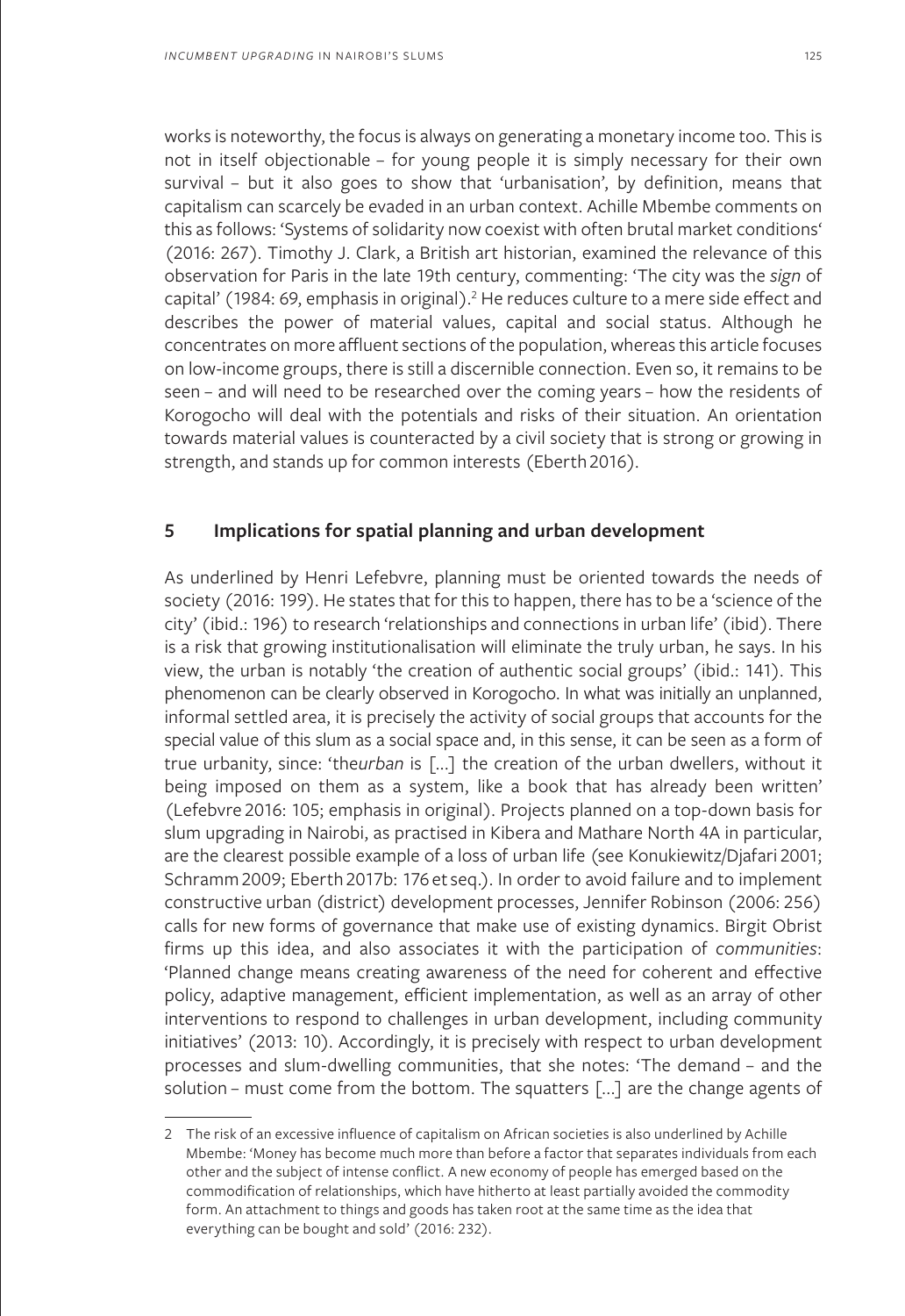the cities" (Neuwirth 2007: 79). In order for this to be achievable, a change of perspective is now required, and a reassessment of what is desirable in terms of urban structure. If the 'city of short distances' or a 'life between houses' (Gehl 2015: 32) are taken as the guiding principles for a sustainable and viable city (or urban development), then the structure of Korogocho and other slums in Nairobi can no longer be classified as problematic and 'underdeveloped' per se. On the contrary, some of the features of public life there can be seen as best practice examples of urban life. If there is to be an improvement in the wretched conditions, especially when it comes to sanitary facilities, it is particularly important to initiate sensitive urban renewal processes, which do not aim to remove all the structures that have evolved, but which instead build on the positive developments. This is the only way to avoid repeating the mistakes made in the cities of the so-called industrialised countries, particularly during the course of the 20th century. It is absolutely imperative, therefore, that active outdoor life, which contributes to the revitalisation of entire urban districts, be maintained and not determined or supressed by passive building structures (ibid.: 251). This approach is in keeping with current observations, which praise the innovation-friendly milieu in Nairobi and the potential of its creative start-up scene (Kleis 2016). When structures that have evolved over time are destroyed, when corrugated iron huts are torn down and replaced by large apartment blocks, the result is that these measures determine not only established networks and market structures, but can also have a negative impact on creative milieus. The upgrading of infrastructure and improvements in the condition of buildings must therefore proceed with caution, so that the result is not a deterioration of the situation and exclusion.

## **6 Conclusions**

It is clear that the younger generations living in the slums of Nairobi can be seen as creative and engaged stakeholders who contribute to the spatial transformation of their urban district. According to Ingrid Laurien, this is also significant for Nairobi as a whole: 'The future of Nairobi lies in the slums and emerges from the slums' (2018: 93). To conclude, this research project clearly illustrates the added value of participatory methods (see Unger 2014) and the potential of questions that are kept relatively open. In this respect, the spatial sciences should focus much more on carrying out interdisciplinary research projects and applying participatory methods in this context.

**References**

Anderson, K.; Domosh, M.; Pile, S.; Thrift, N. (2003): A Rough Guide. In: Anderson, K.; Domosh, M.; Pile, S.; Thrift, N. (Eds.): Handbook of Cultural Geography. London, 1-35.

Broll, G.; Egner, H.; Leser, H.; Rothfuß, E.; Vetter, M. (Eds.) (2017): Diercke Wörterbuch Geographie. Raum – Wirtschaft und Gesellschaft – Umwelt. Brunswick.

Clark, T.J. (1984): The painting of modern life: Paris in the art of Manet and his followers. Princeton. Davis, M. (2011): Planet der Slums. Berlin.

Dirksmeier, P. (2013): Zur Methodologie und Performativität qualitativer visueller Methoden – Die Beispiele der Autofotografie und reflexiven Fotografie. In: Rothfuß, E.; Dörfler, T. (Eds.): Raumbezogene qualitative Sozialforschung. Wiesbaden, 83-101.

Dirksmeier, P. (2018): Die Emergenz der Masse – zur Urbanität im globalen Süden. In: Geographica Helvetica 73 (1), 11-17.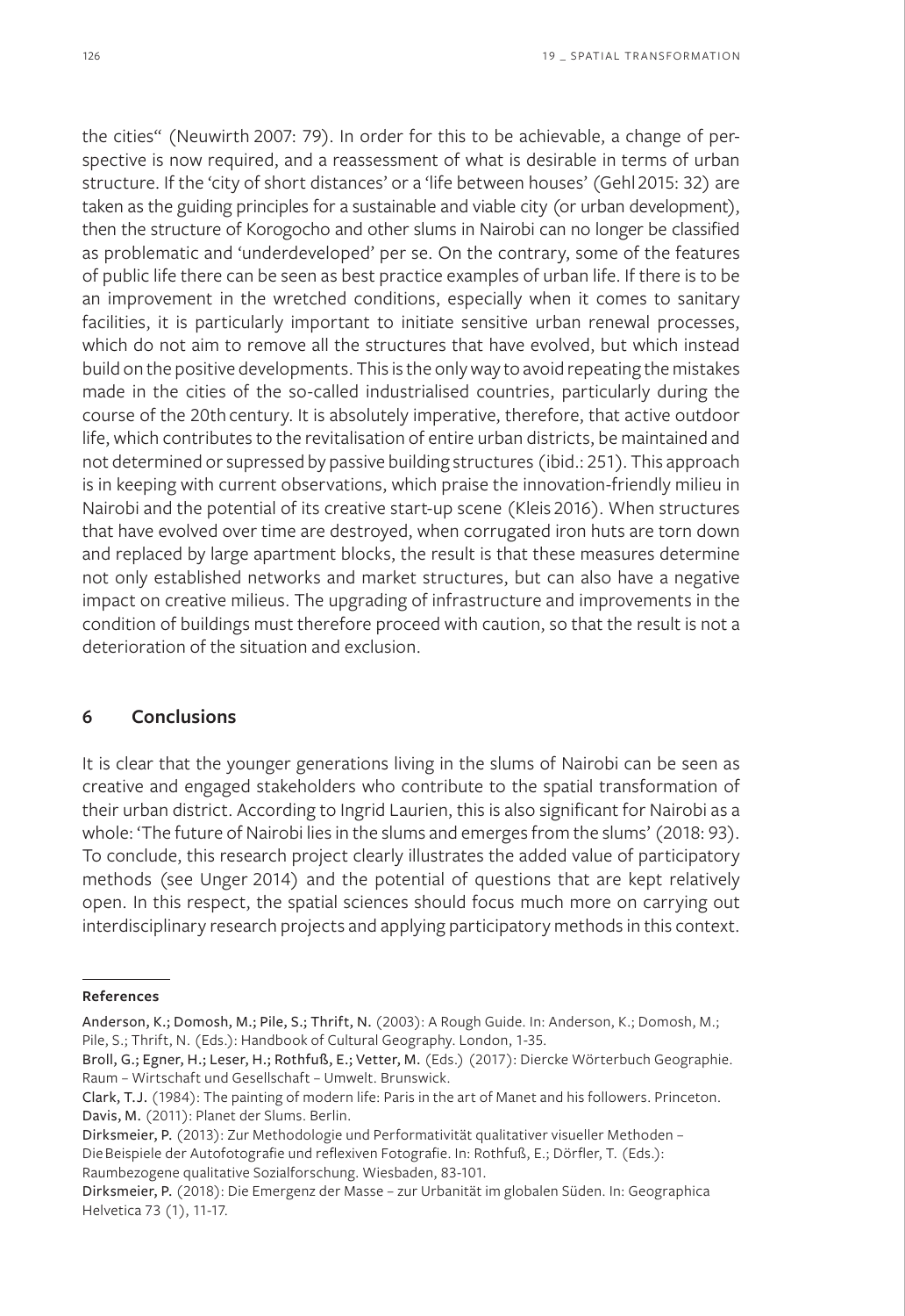Eberth, A. (2016): Partizipation junger Zivilgesellschaften in den Slums von Nairobi – ein Beitrag zur Politischen Bildung im Geographieunterricht. In: Budke, A.; Kuckuck, M. (Eds.): Politische Bildung im Geographieunterricht. Münster, 211-219.

Eberth, A. (2017a): Alltagskulturen von Jugendlichen in den Slums von Nairobi. Visualisierung von Raumkonstruktionen mittels reflexiver Fotografie. In: Geographische Rundschau 69 (10), 44-48. Eberth, A. (2017b): Aspekte der Stadtentwicklung. In: Eberth, A.; Kaiser, A. (Eds.): Ostafrika.

Geographie, Geschichte, Wirtschaft, Politik. Darmstadt, 172-190. = WBG-Länderkunden. Eberth, A. (2018): Raumwahrnehmungen reflektieren und visualisieren. Erforschung sozialer Räume mittels reflexiver Fotografie. In: Wintzer, J. (Ed.): Sozialraum erforschen. Qualitative Methoden in der Geographie. Berlin/Heidelberg, 279-295.

Eberth, A. (2019): Alltagskulturen in den Slums von Nairobi, Kenia. Eine geographiedidaktische Studie zum kritisch-reflexiven Umgang mit Raumbildern. Bielefeld = Sozial- und Kulturgeographie 30.

Förster, T. (2013): On Urbanity: Creativity and Emancipation in African Urban Life. In: Obrist, B.; Arlt, V.; Macamo, E. (Eds.): Living the City in Africa. Processes of Invention and Intervention. Zurich/ Münster, 235-251. = Schweizerische Afrikastudien 10.

Gehl, J. (2015): Städte für Menschen. Berlin.

Hartshorn, T.A. (1980): Interpreting the City: An Urban Geography. New York.

Hernandez, B.; Hidalgo, M.C.; Ruiz, C. (2014): Theoretical and methodological aspects of research on place attachment. In: Manzo, L.C.; Devine-Wright, P. (Eds.): Place attachment. Advances in theory, methods and applications. London/New York, 125-137.

Kleis, J. (2016): Nairobi Full Life: Wie Kenias Hauptstadt Ostafrika verändert. In: The Huffington Post, 8 February 2016.

http://www.huffingtonpost.de/joerg-kleis/nairobi-full-life-wie-kenias-hauptstadt-ostafrikaverandert\_b\_9165284.html (11 Apr 2016).

Konukiewitz, M.; Djafari, N. (2001): Slumsanierung im Spannungsfeld sozialer Konflikte. Das Fallbeispiel Mathare Valley 4A in Nairobi, Kenia. In: Informationen zur Raumentwicklung (4/5), 293-300. Kuckartz, U. (2016): Qualitative Inhaltsanalyse. Methoden, Praxis, Computerunterstützung. 3<sup>rd</sup> Edition. Weinheim.

Laurien, I. (2018): Kenia. Ein Länderportrait. Bonn.

Lefebvre, H. (2016): Das Recht auf Stadt. Hamburg.

Ley, D. (1983): A Social Geography of the City. Cambridge.

Lourenco-Lindell, I. (2002): Walking the Tight Rope. Informal Livelihoods and Social Networks in a West African City. Stockholm.

Massey, D. (1999): On space and the city. In: Massey, D.; Allen, J.; Pile, S. (Eds.): City Worlds. Abingdon/New York, 157-171. = Understanding Cities 1.

Mbembe, A. (2016): Ausgang aus der langen Nacht. Versuch über ein entkolonisiertes Afrika. Berlin. Neuwirth, R. (2007): Squatters and the cities of tomorrow. In: City 11 (1), 71-80.

Nuissl, H.; Heinrichs, D. (2015): Slums: Definitionen, Perspektiven, Handlungsansätze – ein Debattenüberblick. In: Fritz, J.; Tomaschek, N. (Eds.): Die Stadt der Zukunft. Aktuelle Trends und zukünftige Herausforderungen. Münster/New York, 72-87. = University – Society – Industry. Beiträge zum lebensbegleitenden Lernen und Wissenstransfer 4.

Obrist, B. (2013): Introduction to *Living the City in Africa*. In: Obrist, B.; Arlt, V.; Macamo, E. (Eds.): Living the City in Africa. Processes of Invention and Intervention. Zurich/Münster, 9-22. = Schweizerische Afrikastudien 10.

Pieterse, E. (2014): Filling the void: an agenda on tackling African urbanisation. In: Parnell, S.; Pieterse, E. (Eds.): Africa's urban revolution. London/New York, 200-220.

Reicher, C. (2017): Städtebauliches Entwerfen. Wiesbaden.

Relph, E. (1976): Place and Placelessness. London.

Robinson, J. (2006): Invention and Interventions: Transforming Cities – An Introduction. In: Urban Studies 43 (2), 251-258.

Rose, G. (2016): Visual Methodologies. An Introduction to Researching with Visual Materials. London. Rosol, M.; Dzudzek, I. (2014): Partizipative Planung. In: Belina, B.; Naumann, M.; Strüver, A. (Eds.): Handbuch Kritische Stadtgeographie. Münster, 212-217.

Rudersdorf, N. (2016): Persönliche Bezugspunkte und das Konzept des *sense of place*.

Fotografiegestützte Leitfadeninterviews und Qualitative Inhaltsanalyse. In: Wintzer, J. (Ed.): Qualitative Methoden in der Geographie. Berlin/Heidelberg, 110-116.

Sack, D. (2014): Governance in lokalen Räumen. In: Belina, B.; Naumann, M.; Strüver, A. (Eds.): Handbuch Kritische Stadtgeographie. Münster, 92-97.